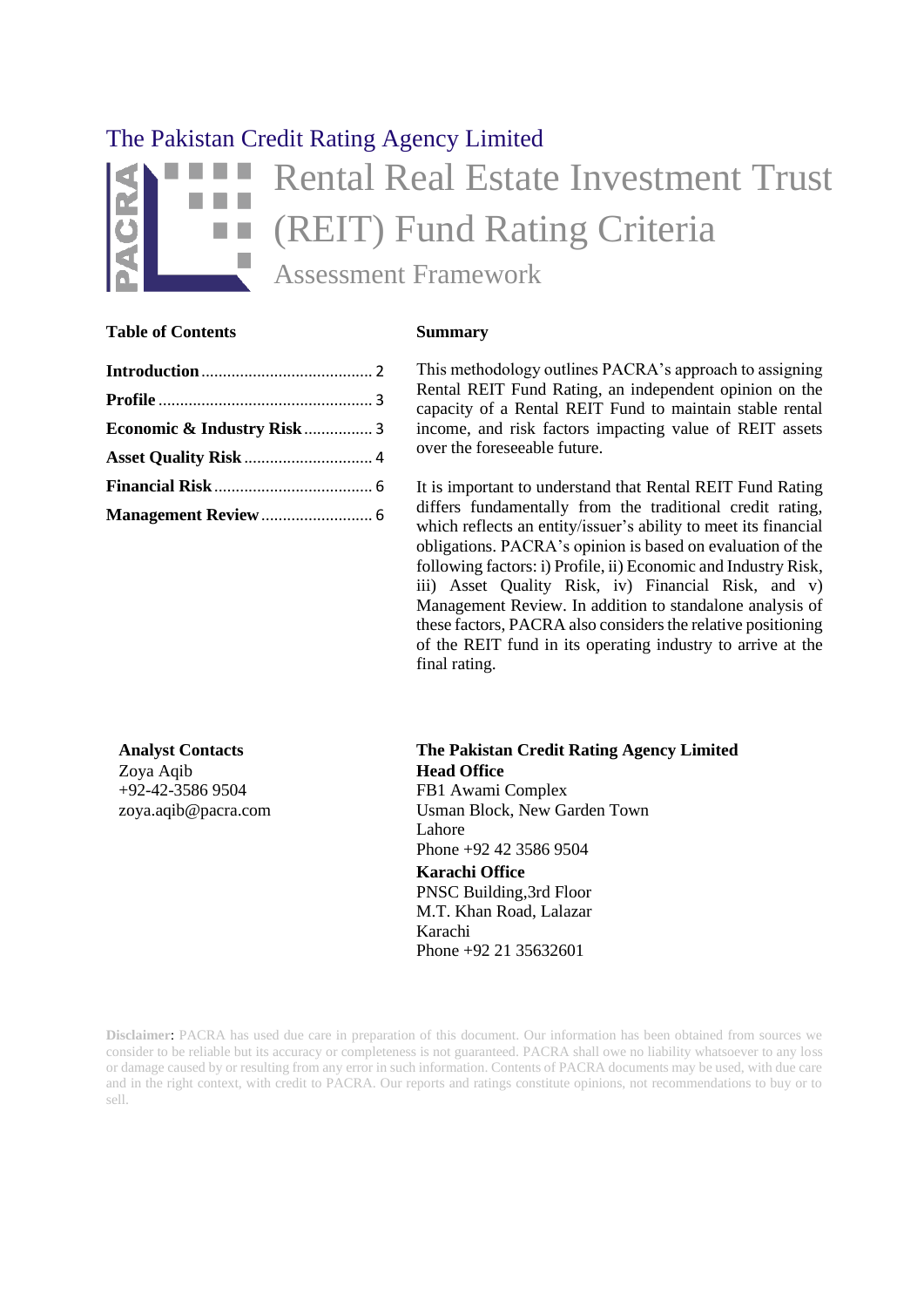

#### <span id="page-1-0"></span>**1.Introduction**

- **Overview:** Pooled investment, Close-end funds
- **REIT Industry Structure:** 4 elements of Pakistan's REIT industry
- **Scope**: Opinion on a Rental REIT fund's capacity to maintain stable rental income, and risk factors impacting value of REIT assets over the foreseeable future.
- **Regulatory Framework:** Real Estate Investment Trust Regulations, 2015 and Listing on PSX
- **Rating Framework**: Qualitative and quantitative factors, all factors assessed on standalone and relative basis
- **Rating Scale**: AAA(rr) to  $B(rr)$

**1.1 Overview**: Real Estate Investment Trusts (REITs) are investment vehicles designed to mobilize resources from a large pool of investors and, in turn, provide them access to incomegenerating real estate assets. A REIT is structured like a traditional closed-end mutual fund, however, instead of stocks and bonds, a REIT investor owns real estate backed units that sell like any other units/listed security, enabling the unit holder to invest directly in real estate. Returns for the investors are in the form of either rental income distributed through dividends or capital gains through price appreciation of the underlying assets reflected in the unit price. REITs generally distribute majority of their profits (over 90% in Pakistan) to their unit holders to receive favorable tax treatment under Pakistan's tax laws. REITs enable investors to have a direct exposure with low individual investments to a relatively illiquid asset class with sizeable initial capital requirement.

**1.2 REIT Industry Structure**: The REIT industry has two distinct elements: REIT Management Company (RMC) and REIT funds. REIT funds can be structured as three different models – Rental, Developmental or Hybrid REIT funds. These are briefly described below:

- i. RMC a public limited company licensed to undertake REIT management services
- ii. Rental REIT funds established with the objective of making investment in industrial, commercial or residential real estate for generating rental income
- iii. Developmental REIT funds established with the objective of development, construction, refurbishment, rehabilitation, management and/or operation of real estate for industrial, commercial, residential purpose or a combination of these
- iv. Hybrid REIT funds comprising developmental component as well as rental component

**1.3 Scope**: PACRA has developed separate methodologies to capture the distinct rating considerations attached to these elements of the REIT industry, depicted in the following diagram. **This methodology outlines PACRA's rating considerations for Rental REIT Fund Rating.**

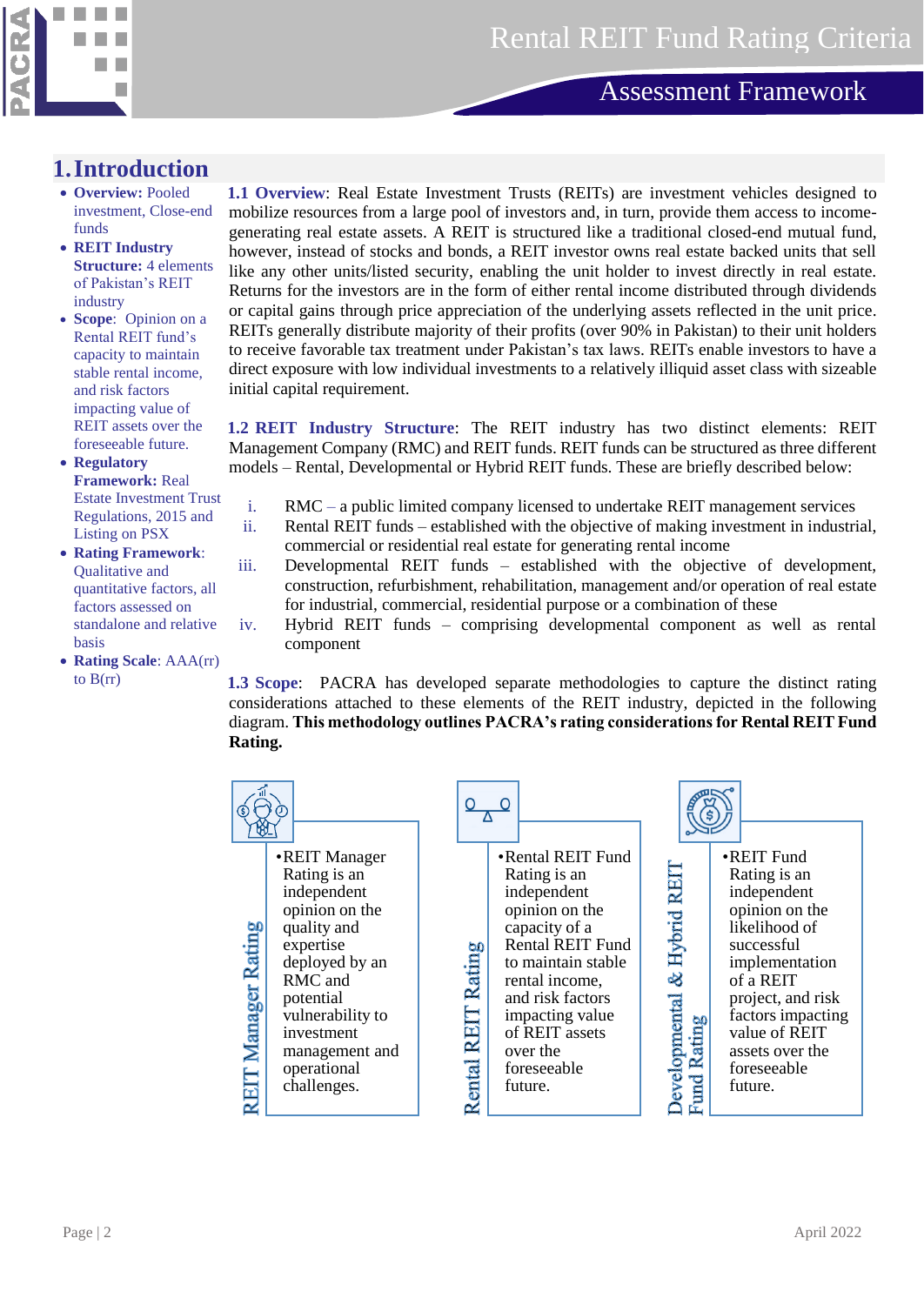

**1.4 Regulatory Framework**: REITs are regulated by the Securities and Exchange Commission of Pakistan (SECP), which has issued a comprehensive set of regulations (REIT Regulations 2015, hereon referred to as "the Regulations"). The Regulations address all aspects of REIT registration, operations, and roles and responsibilities of all parties including the RMC. REITs can be formed under Public and Private Partnership model (referred to as PPP REIT schemes) or otherwise directly or through Special Purpose Vehicles (referred to as non-PPP REIT schemes). As per the Regulations, a non-PPP REIT scheme must be listed on the PSX within three years after its first financial close while in case of PPP REITs, it should be listed no later than after the first year of its commercial operations date. Some salient features of the Regulations are listed in the table below:

| Minimum ownership requirement by strategic investor/RMC:                                          |                      |  |
|---------------------------------------------------------------------------------------------------|----------------------|--|
| In case of single strategic investor                                                              | 25% of fund size     |  |
| In case of multiple strategic investors                                                           | 5% of fund size      |  |
| Permitted borrowing without approval of unit holders                                              | 25% of fund size     |  |
| Application fee for REIT scheme                                                                   | PKR 0.5 million      |  |
| Annual Monitoring Fee to SECP (Rental REIT)                                                       | $0.1\%$ of fund size |  |
| Annual Monitoring Fee to SECP (Developmental REIT)                                                | 0.2% of fund size    |  |
| Fee for Hybrid REIT will be a combination of Developmental and Rental components, proportionately |                      |  |

**1.5 Rental REIT Fund Rating Framework**: PACRA follows a comprehensive framework when assigning Rental REIT Fund Rating, comprising both qualitative and quantitative analyses. The factors considered during evaluation include: i) Profile, ii) Economic & Industry Risk, iii) Asset Quality Risk, iv) Financial Risk, and v) Management Review. PACRA attempts to analyze a REIT not only on a standalone basis but also in the relative universe.

**1.6 Rating Scale**: Rental REIT Fund Rating scale ranges from AAA (rr) (fund having exceptionally strong capacity to maintain stable rental income, and risk factors impacting value of REIT assets are negligible over the foreseeable future) to B (rr) (fund having weak capacity to maintain stable rental income, and risk factors impacting value of REIT assets are very high). The scale is appended with "+" and "-" signs to denote relative status within each category except "AAA (rr)" and B (rr)".

# <span id="page-2-0"></span>**2.Profile**

• **Portfolio Mix:** Property, segmental and geographic diversification in portfolio

**2.1 Portfolio Mix**: Rental REITs hold completed, rent generating assets in industrial, commercial or residential real estate segments. PACRA looks at composition of the REIT fund's portfolio and degree of diversification in terms of the number of properties and underlying real estate segments. A fund with a single underlying property or multiple properties within a single real estate segment would generally be considered riskier due to higher risk of disruption. This does not entail that a fund specializing in a certain real estate segment would necessarily be at a disadvantage. Nor does it imply that simply higher number of properties would assure high stability in rental income and appreciation in asset value. In case of multiple properties, PACRA would assess diversification at segment and geographic level. Meanwhile, individual asset quality of each property would be assessed as per the criteria outlined in Section 3 of this methodology, and will be factored accordingly into the rating opinion.

### <span id="page-2-1"></span>**3.Economic & Industry Risk**

• **Economic Overview:** Linkage of real estate industry with macroeconomy

**3.1 Economic Overview**: The real estate industry is strongly correlated with overall economic conditions. Macroeconomic indicators like GDP, manufacturing activity, interest rate environment and favorable policies exhibit a favorable correlation with the real estate demand and, in turn, prices. It is also viewed by investors as a viable investment venue. In a growing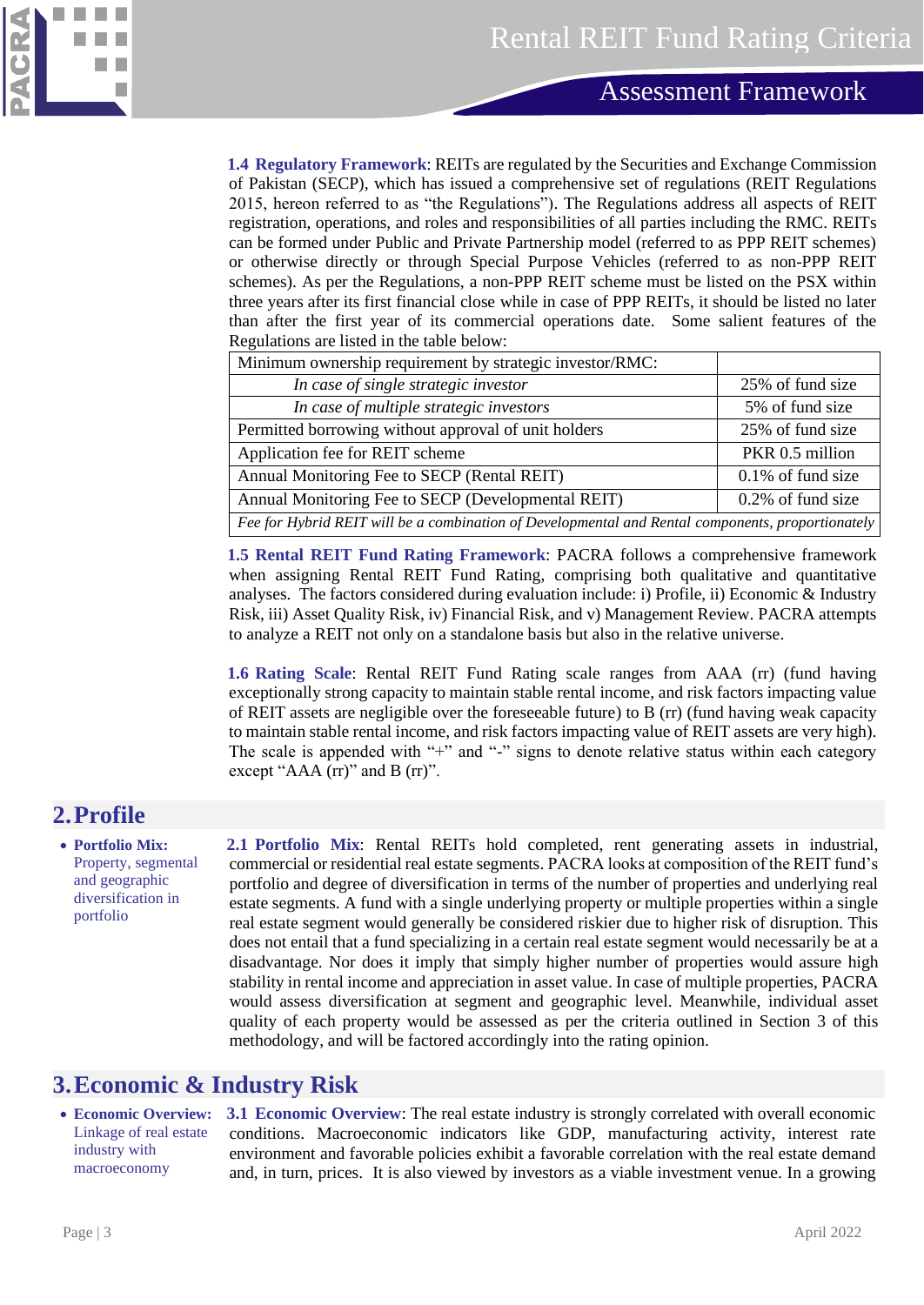

• **Industry Dynamics:**  Systemic risks and operating environment economy, with low interest rates, capital availability becomes high, resulting in higher purchasing power and creates interest for investors. Therefore, more commercial real estate projects are likely to be initiated. Interest rates can have a dual impact. In addition to capital access, high interest rates may end up negatively impacting demand for REITs as investors opt for safer investment options such as bank deposits or government securities. Meanwhile, population demographics, urbanization rate and political stability are other important factors when analyzing real estate trends. Budgetary allocation by the government for infrastructure development also plays an important role in the development and growth of the industry as investors are attracted and encouraged to invest through various schemes and incentives.

**3.2** Conversely, in times of low economic growth, REIT returns may suffer as property prices stagnate and the market becomes illiquid. Rental income may also get impacted due to likelihood of low occupancy and inability to increase or recover full rental payments. In such conditions, negotiating power of property owners over tenants is also likely to be compromised. PACRA closely monitors economic conditions for indicators of negative movement in the economy and factors the same in its rating assessment.

**3.3 Industry Dynamics:** PACRA analyzes the real estate industry in context of the local economy and regulatory environment. REITs are a relatively new entrant in Pakistan's market with 10 RMC licenses granted by SECP to date. Only one REIT is listed on the Pakistan Stock Exchange (PSX).

**3.4** The COVID-19 pandemic had a negative impact on commercial properties, especially retail and office buildings. With lower footfall and consumer shift to online shopping and work from home protocols, several malls and commercial buildings faced pressure on tenancy and had to restructure rental agreements. Government focus on the real estate and construction sector, including several incentives packages for the construction industry, ignited strong growth in recent years. However, a fast-rising interest rate environment and policy uncertainty with the incumbent government has created uncertainty for the sector. PACRA follows prevailing economic, regulatory and industry events and trends and duly incorporates it in its analysis and opinion formation.

### <span id="page-3-0"></span>**4.Asset Quality Risk**

- **Market Position**: Relative standing among peers in terms of property type, location, infrastructure, physical state
- **Tenancy Risk:** Tenancy contracts, rates and trends, concentration in tenant base
- **Legal Risk:** Legal title, documentation, transferability, disputes**,** approvals
- **Third-Party Service Provider Risk:**  Servicing agreements, onboarding, performance

**4.1 Market Position**: Market position is determined with the perspective of consumer interest for a particular property and is driven by a variety of factors including property type, location, infrastructure dynamics and physical state. Market position ultimately drives the occupancy of a property across changing market dynamics and economic shocks.

- **Type of Property**: Different types of properties exhibit varying degrees of business risk. PACRA considers demand for shopping malls and hotels to be highly sensitive to economic cycles while demand for schools, hospitals, residential and office space, is expected to remain more stable even in an economic downturn, hence providing more comfort to the rating. PACRA recognizes that such relationships may not always hold or be as straightforward. For example, demand for industrial properties like factories and manufacturing plants may show a mixed trend, depending on the demand-supply dynamics of the particular industry and its sensitivity to economic conditions.
- **Geographic Location:** Strategically located properties with close proximity to residential and commercial areas are viewed positively. PACRA analyzes the ongoing and planned development in the area to form a view on demand prospects. Presence of substitute properties or threat of new entrants can impact market position.
- **Infrastructural Dynamics**: Connectivity to well-developed transportation networks for accessibility and availability of utilities (power, gas, water etc.) and parking space is considered favorable.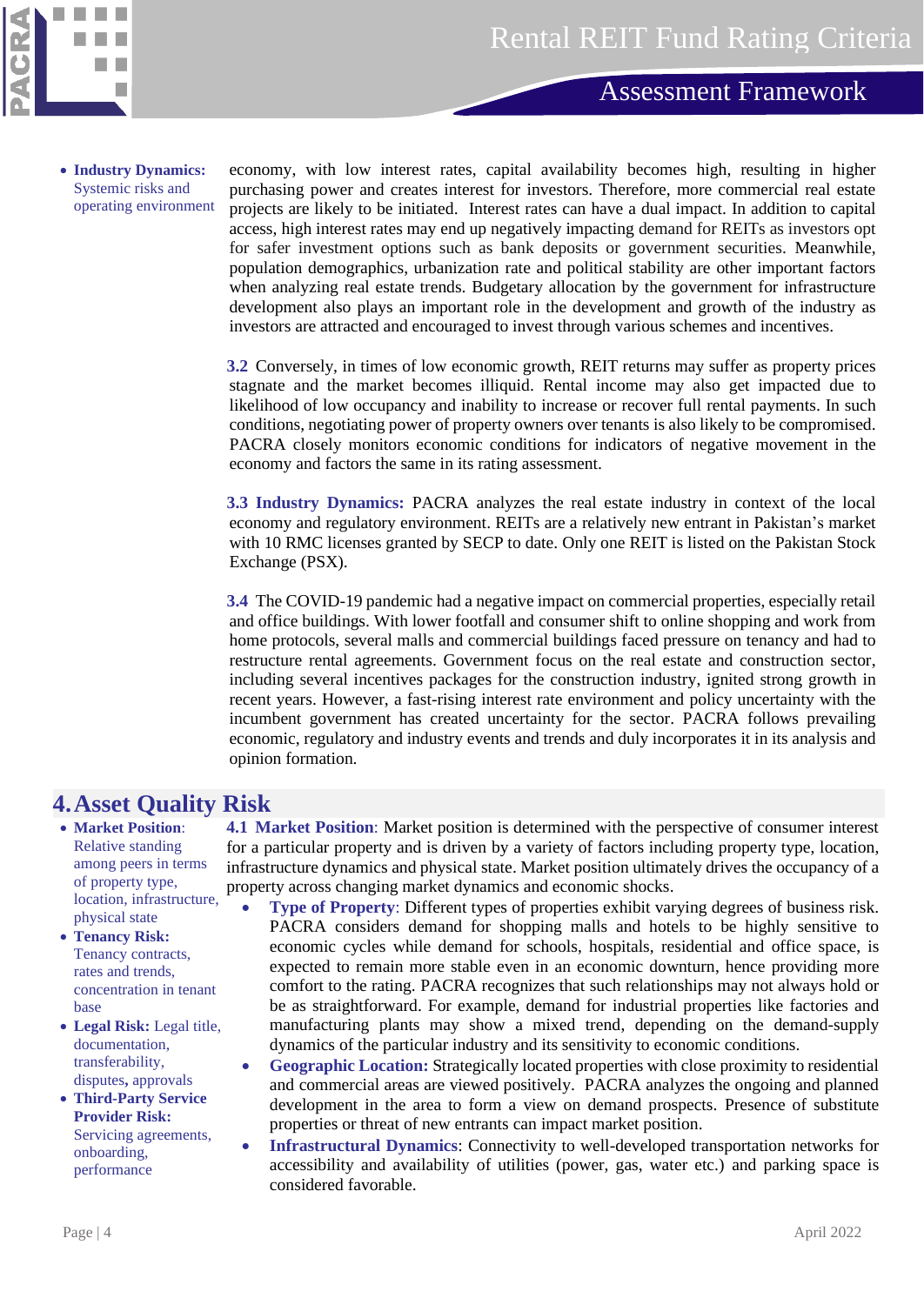

monitoring and controls

- **Event Risk:**  Incorporating risk of unforeseen events
- **Physical State**: PACRS assesses the age, physical state, amenities and maintenance of the properties to estimate its useful life and prospects to maintain or improve income generation as well as remain competitive. A well-maintained property is more likely to result in long-term occupancy and ability to attract new tenants.

**4.2 Tenancy Risk:** To determine tenancy risk, PACRA looks at the underlying tenancy agreements, vacancy rates, and profile and diversity of tenant base.

- **Tenancy Agreements**: Longer term tenancy agreements, with prescribed rental increment clauses are viewed favorably since they mitigate the risk of unexpected vacancies and provide stable cashflows. PACRA examines average tenure of the agreements, expiry and opt out clauses, and backup plans if a major tenant leaves unexpectedly.
- **Vacancy Rates**: Higher vacancy rates relative to the industry can be an important indicator of troubles in property management or marketing. PACRA opines whether this is a temporary or one-off occurrence or whether a trend is developing.
- **Tenant Base:** Concentration of revenue among top 5 and top 10 tenants is considered. Less than 10% exposure to the top tenant is considered desirable. High-profile tenants or tenants with good credit ratings generally offer more comfort to the rating due to their financial strength and ability to honor contractual tenancy terms.

**4.3 Legal Risk:** PACRA evaluates the protocols in place for evaluation of legal risk as legal disputes pertaining to property can potentially cause huge losses or even lead to closure of projects or suspension of income. PACRA expects due diligence to be conducted pertaining to the legal status of the property, including ensuring the property is clear from any lien mark, stay orders against the transfer of the legal title, availability of complete documentation and approvals obtained from relevant authorities for real estate development and factors the same in its rating assessment accordingly.

**4.4 Third Party Service Provider Risk:** As per the REIT Regulations, third parties are required to be appointed by an RMC to provide certain services through Service Level Agreements (SLAs). PACRA considers the quality and terms of engagement for these parties while control mechanisms to monitor their performance and comprehensiveness of related contingency planning are also evaluated. This is important to prevent potential disruption in operations due to negligence or underperformance by service providers which can end up impacting property quality and tenant satisfaction. Some key parties which are scrutinized during this analysis include: Valuer, Development Advisor/Property Manager and External Auditor.

- **Valuer:** The Valuer is appointed with by the RMC (with consent of trustee) for valuation of REIT assets. PACRA assesses the independence of the Valuer, its listing position on the panel of valuers maintained by Pakistan Banks' Association (PBA), and experience in the field since it directly impacts the value of the REIT assets.
- **Property Manager:** Smoothly run daily operations are essential for tenant satisfaction and property preservation. The Property Manager is responsible for managing and maintaining the property on a daily basis. Here, PACRA reviews the experience, track record and market reputation of the designated personnel/entities to determine their ability to ensure maintenance and upkeep. SOPs outlining regular maintenance and support services, along with systems in place to document and address tenant complaints and grievances are analyzed. Easy and efficient complaint systems with short resolution timelines are considered positively. The degree of oversight and supervision and sharing of related MIS is also considered.
- **REIT Auditor:** Assessing the quality of the REIT auditor is crucial to establish the integrity of its financial statements and reporting. PACRA reviews whether the external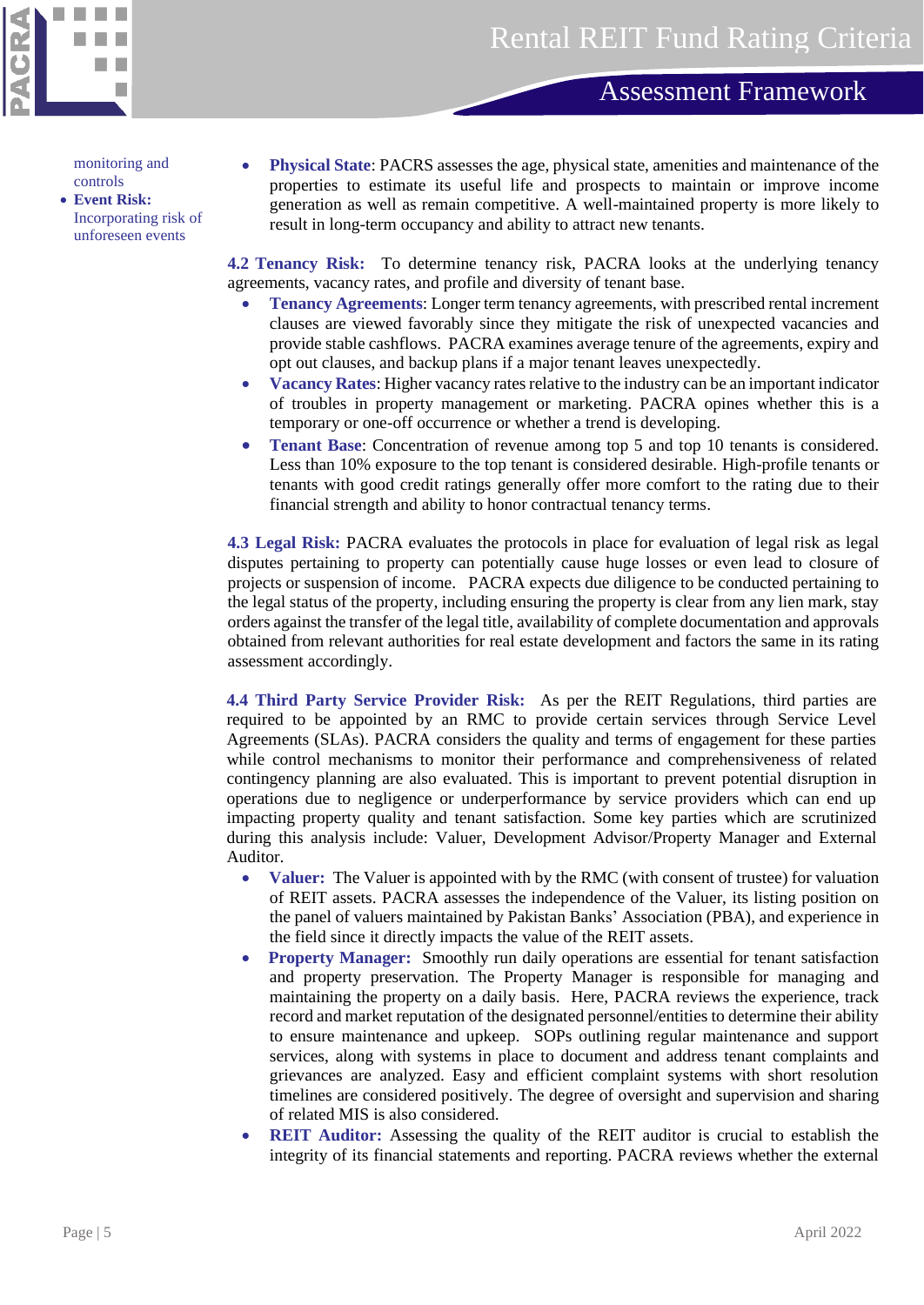

auditor is on the panel of approved auditors maintained by the State Bank of Pakistan and/or has a satisfactory QCR rating to form its opinion.

**4.5 Event Risk:** Incorporating the risk of unforeseen events that can cause a disaster, into a rating opinion is challenging, given their unpredictable nature. However, their potential impact makes them a consideration. These events may be external (economic changes, regulatory changes, litigations, or natural disasters such as earthquakes, landslides or flooding) or internally driven (unrelated diversification or strategic restructuring) and can lead to sudden and material shocks to rental income. PACRA evaluates any third-party guarantees or insurance arrangements in place to mitigate such risks. PACRA also applies its analytical judgment in assessing the likelihood of such occurrences and potential impact, insofar as may be possible, and assesses the REIT fund's track record, expertise of RMC and level of financial discipline to incorporate the same into its ratings.

#### <span id="page-5-0"></span>**5.Financial Risk**

- **Cashflows**: Ability to raise cash, strategic investors' financial profile, liquid assets, borrowing lines
- **Coverages:** Quantum and stability of cashflows, coverage of costs

• **Capital Structure:**  Leveraging, financial flexibility

**5.1 Cashflows**: Properties with strong market position (in terms of location, amenities, and physical state) and financially strong, diversified tenant profiles are generally likely to generate more stable cash flows. Longer tenure of rent agreements and regular rent renewal clauses would also favorably impact stability of cash flows. Given the liquidity constraints posed by high dividend distribution requirement to maintain tax free status, it is crucial for PACRA to assess the REIT's ability to raise cash, internally or through the strategic investor. Herein, special consideration would be given to existence of liquid assets, available borrowing lines and access to capital markets to sustain ongoing operations including proper maintenance and upkeep of the properties and all related services and amenities, and cover incurrence of unexpected costs (e.g., financial penalties or fines from legal authorities or third parties). The quality and market position of properties in the REIT's portfolio factor in here as important determinants of occupancy and, hence, rental income and value of REIT assets.

**5.2Coverages**: Key cash flow measures used by PACRA include a REIT's Funds from Operations (FFO) and Adjusted Funds from Operations (AFFO) where AFFO accounts for the impact of ongoing maintenance expenses, capital expenditure and impact of any rent increases and advances received from tenants PACRA analyzes the adequacy of coverage provided by cash flows to outstanding costs, including debt principal and interest payments.

**5.3 Capital Structure:** PACRA analyzes capital structure to determine a REIT's reliance on external financing. While there is no absolute ceiling for borrowing stipulated by the Regulations, from a rating perspective, REITs with conservative leveraging are viewed favorably. This is because higher borrowing and debt repayment leads to drain of cash resources and limited financial flexibility which impacts the REIT's ability to adapt to changing economic conditions or sustain shocks in business.

#### <span id="page-5-1"></span>**6.Management Review**

• **RMC Rating: Ouality** of REIT manager is determined under PACRA's REIT Manager Rating methodology

**6.1** The ability of a REIT fund to meet its investment objectives and adhere to stated policies depends on the RMC's expertise and quality of support systems. Therefore, an assessment of the RMC's qualification, experience, capabilities and track record are an integral part of the rating process. The assessment of management quality may also provide a basis of how the fund might respond to future opportunities or stress situations under different market conditions.

**6.2 RMC Rating**: Opinion on quality of the RMC is directly derived from the RMC Rating, the criteria for which is detailed in PACRA's REIT Manager Rating methodology. During the evaluation process, PACRA reviews the policies and procedures developed by the management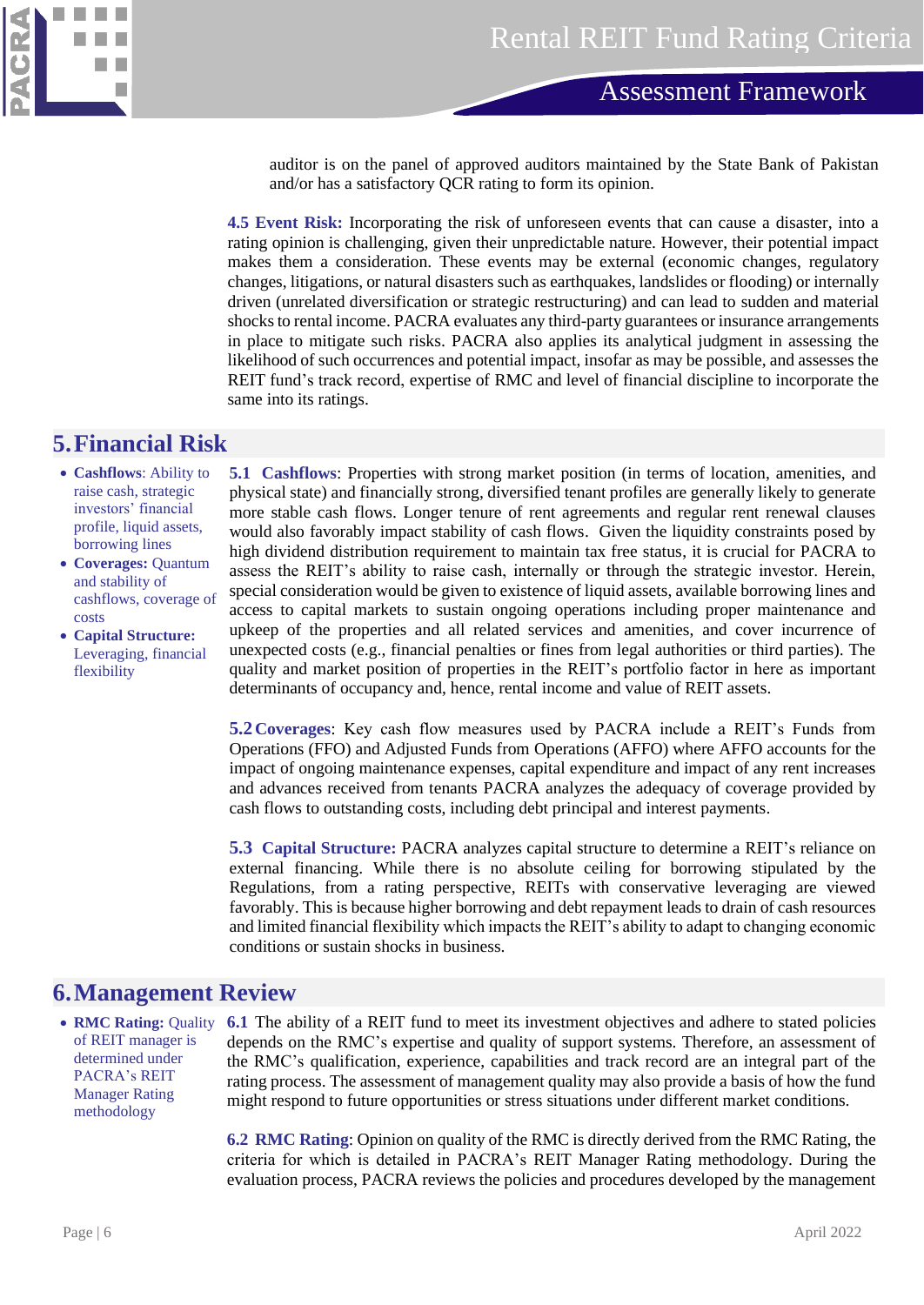

to meet its investment objectives and assesses the efficacy of the investment management process, the supporting organizational structure, internal controls, risk management, and reporting systems.

**6.3** Analysis of arrangements with and quality of third-party services providers is conducted. Adequacy of the resources and appropriate segregation of duties to prevent conflict of interest is considered positively. Further, the profile of the RMC management team is assessed in terms of relevant experience and track record. A key measure of management effectiveness is its track record of delivering on past projections and sticking to strategies defined in its business plan. Investment process and quality of underlying research are also key considerations.

**6.4** To determine the REIT fund's level of risk tolerance and confirming harmony in fund's stated objectives and the REIT manager's investment philosophy in future course of action, discussions with the RMC regarding investment strategy and outlook on business and industry are a vital part of the rating process. The framework deployed to ensure compliance with regulatory requirements and its actual effectiveness would likewise be an important consideration.